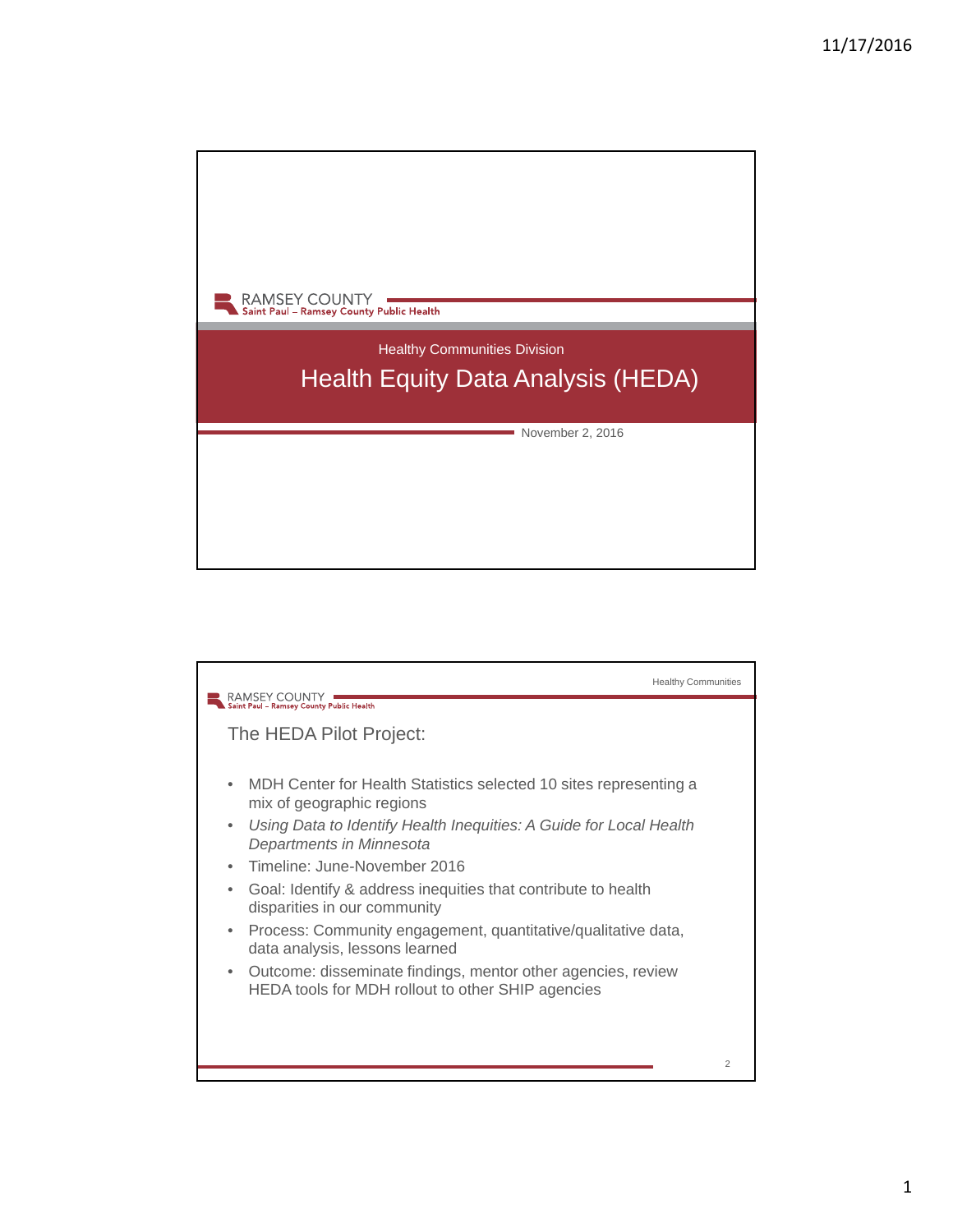

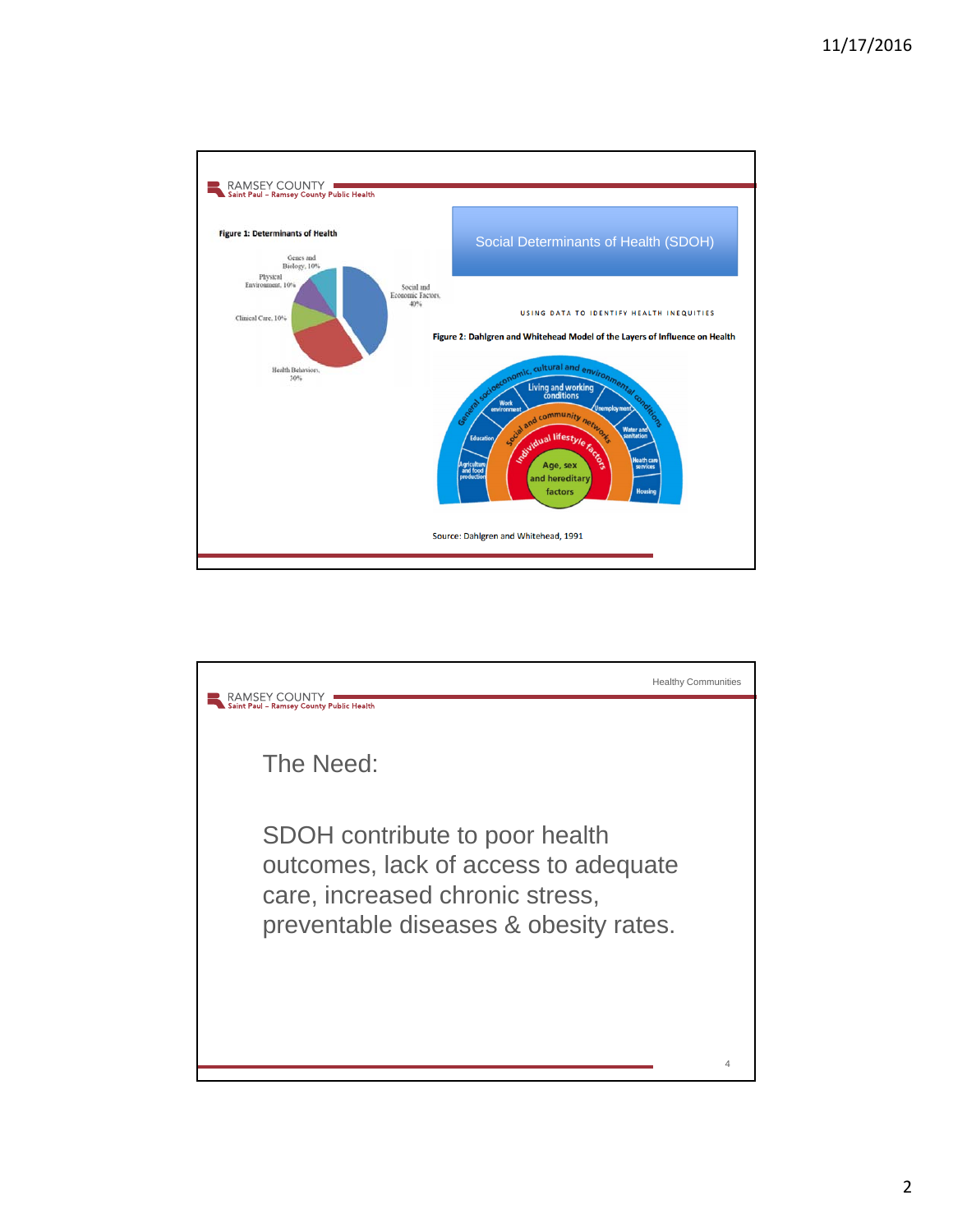

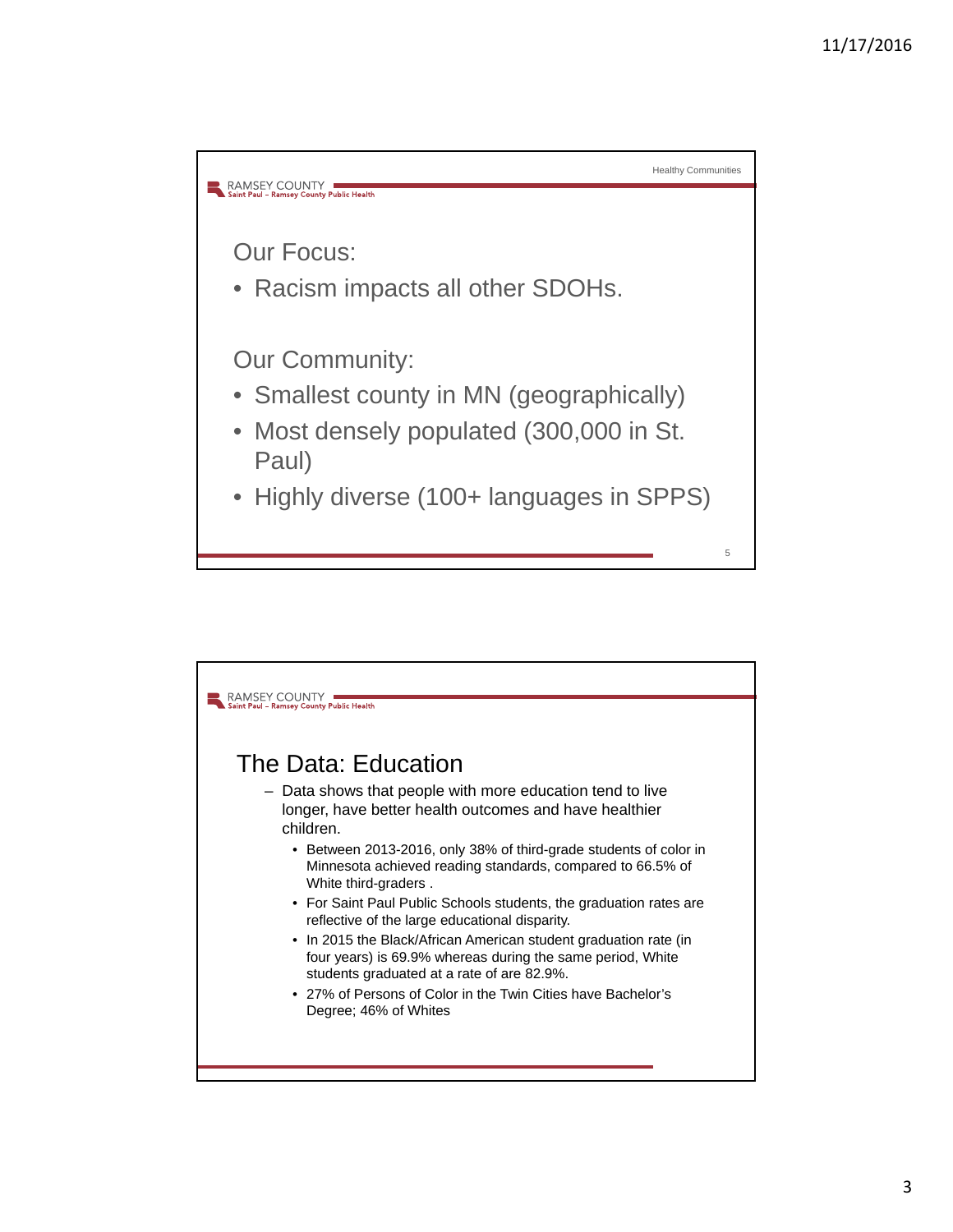

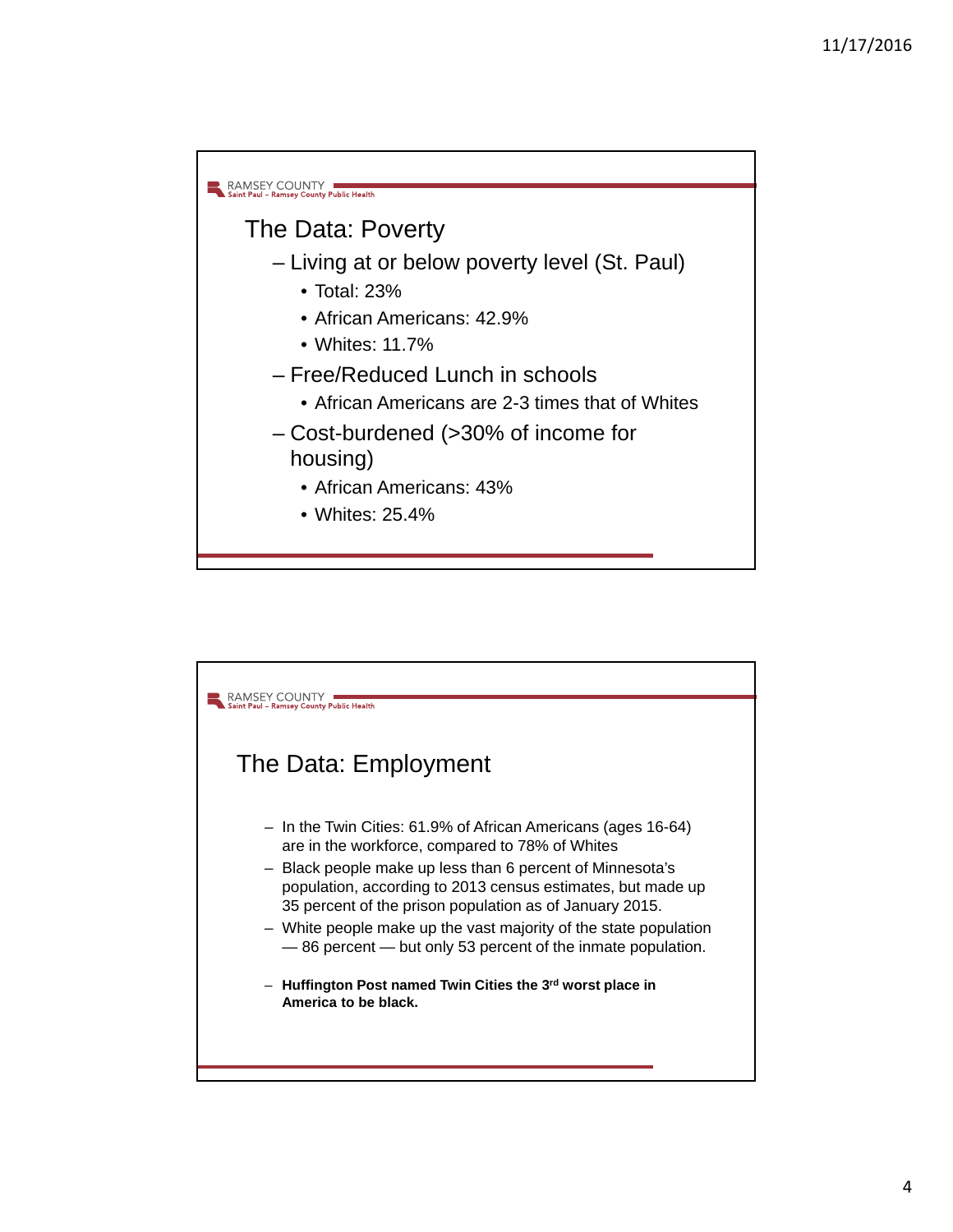

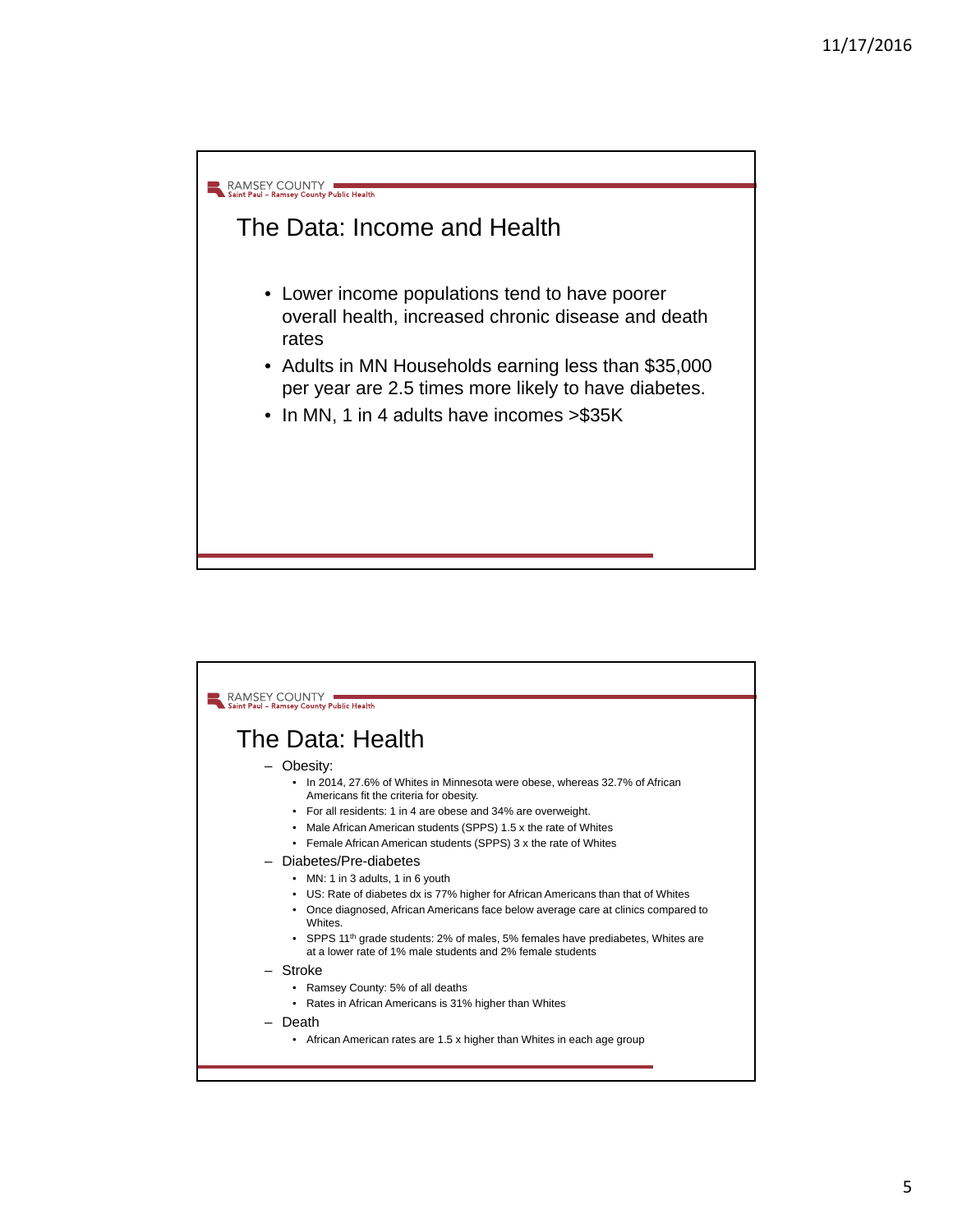

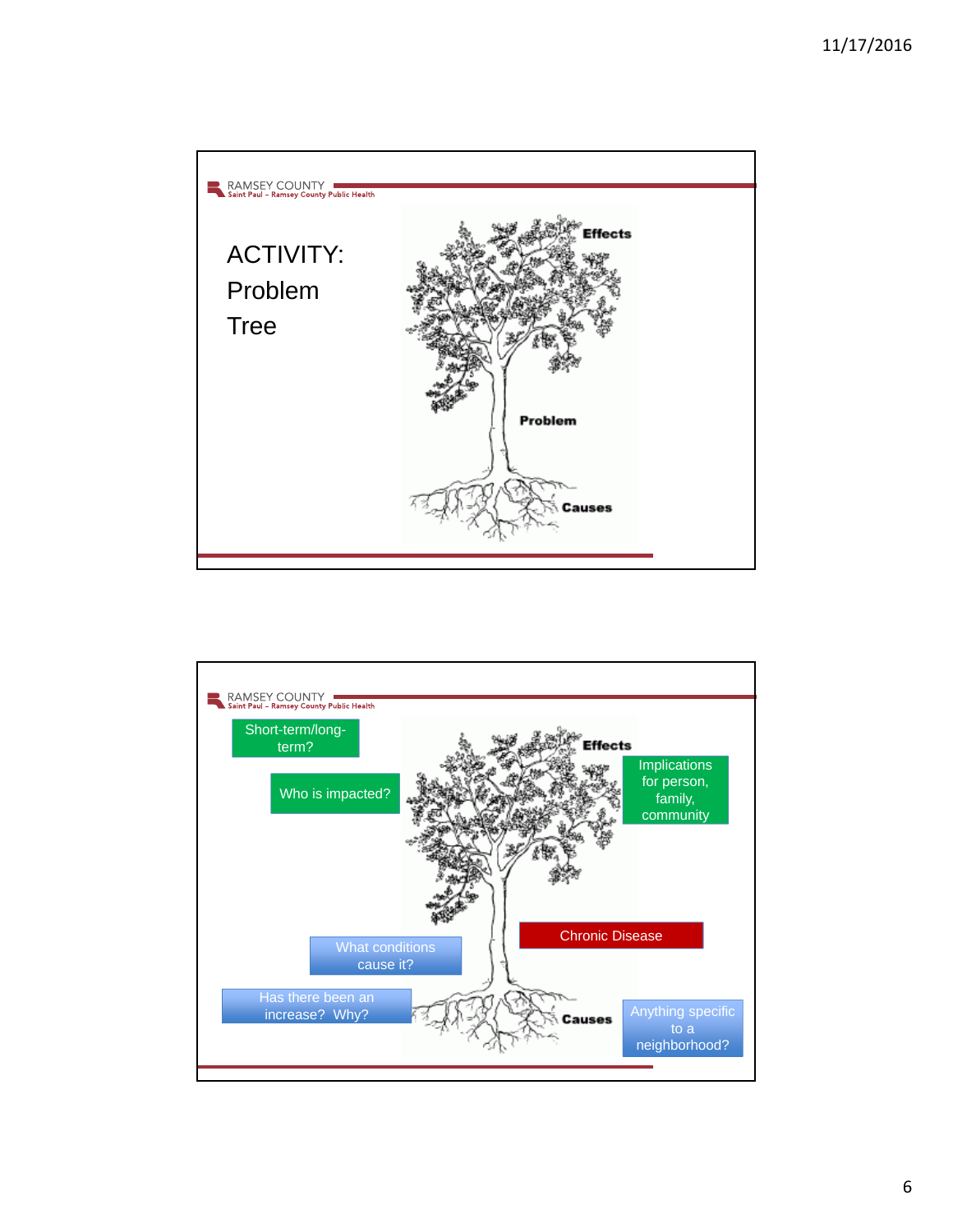

| Saint Paul - Ramsey County Public Health<br>SDOH: Racism<br>Problem: Chronic Disease in the African American Community in Ramsey County                                                                                                                                                                                                                                                                                                                                                                                                                                                                                                                                                                                                                                                                                                                                                                                                                               |                                                                                                                                                                                                                         |                                                                                                                                                                                                                                                                                                                                                                                                                                                                                                                                                                                                                                                                                                                                                                                                                                                                                                                                                                                                                                                                                                                                                                                         |  |  |  |  |
|-----------------------------------------------------------------------------------------------------------------------------------------------------------------------------------------------------------------------------------------------------------------------------------------------------------------------------------------------------------------------------------------------------------------------------------------------------------------------------------------------------------------------------------------------------------------------------------------------------------------------------------------------------------------------------------------------------------------------------------------------------------------------------------------------------------------------------------------------------------------------------------------------------------------------------------------------------------------------|-------------------------------------------------------------------------------------------------------------------------------------------------------------------------------------------------------------------------|-----------------------------------------------------------------------------------------------------------------------------------------------------------------------------------------------------------------------------------------------------------------------------------------------------------------------------------------------------------------------------------------------------------------------------------------------------------------------------------------------------------------------------------------------------------------------------------------------------------------------------------------------------------------------------------------------------------------------------------------------------------------------------------------------------------------------------------------------------------------------------------------------------------------------------------------------------------------------------------------------------------------------------------------------------------------------------------------------------------------------------------------------------------------------------------------|--|--|--|--|
| auses                                                                                                                                                                                                                                                                                                                                                                                                                                                                                                                                                                                                                                                                                                                                                                                                                                                                                                                                                                 | <b>Both</b>                                                                                                                                                                                                             | <b>Effects</b>                                                                                                                                                                                                                                                                                                                                                                                                                                                                                                                                                                                                                                                                                                                                                                                                                                                                                                                                                                                                                                                                                                                                                                          |  |  |  |  |
| No investment in community<br>Fast food companies target black and minority<br>communities<br>Continued disease in family<br>Underemployment<br>Unemployment<br>Lack of [safe] places for recreation<br>Fear of community, unwilling to go out<br>Lack of education<br>Overweight<br>Unhealthy foods, lack of affordable healthy food<br>Unhealthy eating<br>Environment<br>Air pollution<br>Depression<br>Grocery store deserts<br>No support<br>Trauma<br><b>ACES</b><br>Poverty<br>Retention (employment)<br><b>Hiring practices</b><br>Trust<br>Low wage jobs<br><b>Stress</b><br>Lack of time & money for physical activities<br>Women-headed single parent families<br>Stress/anxiety - worried about finances<br>Unidentified or untreated mental/behavioral health<br>disorders<br><b>Homelessness</b><br>No access to resources<br>Limited access to healthy foods<br>Lack of access to health care<br>Uninsured/underinsured<br>Smoking<br>Unstable housing | · No or limited<br>transportation<br>Segregation - white people<br>٠<br>don't know or understand<br>black lived experience<br>Stress<br>٠<br>Unemployment<br>٠<br>Unstable<br>٠<br>housing/homelessness<br>Poverty<br>٠ | Shorter life expectancy<br>٠<br>Health issues are more advanced/expensive by the time help is received<br>٠<br>Grandparents are parenting<br>٠<br>Fetal alcohol exposure<br>٠<br>Fetal drug exposure<br>٠<br>Impact on communities<br>٠<br>No income / unable to work<br>$\bullet$<br>Loss of housing<br>٠<br>Poverty<br>٠<br>Shorter lifespan<br>٠<br>Lack of support<br>٠<br>Chronic fatigue<br>٠<br>Decrease in quality of life<br>٠<br>More need for foster parents<br>٠<br>All are effected - family, neighbors, schools, churches, communities<br>٠<br>Increase in school dropout rates<br>٠<br>Instability<br>٠<br>Increased stress<br>٠<br>Depression<br>٠<br>More divorce<br>٠<br>Drug and alcohol addiction<br>٠<br><b>Broken families</b><br>٠<br>Increased cost for medication<br>٠<br>Less work productivity<br>٠<br>Obesity<br>٠<br>Hopelessness<br>٠<br>Mental illness<br>٠<br>Incarceration<br>Homelessness<br>٠<br>Early death rate<br>٠<br>COPD<br>٠<br>Lung cancer<br>٠<br>Strain on available resources<br>Stress on the family<br>٠<br>Rising social decay<br>٠<br>Class warfare<br>٠<br>Bad cooking/eating habits are passed to youth (generational learning<br>٠ |  |  |  |  |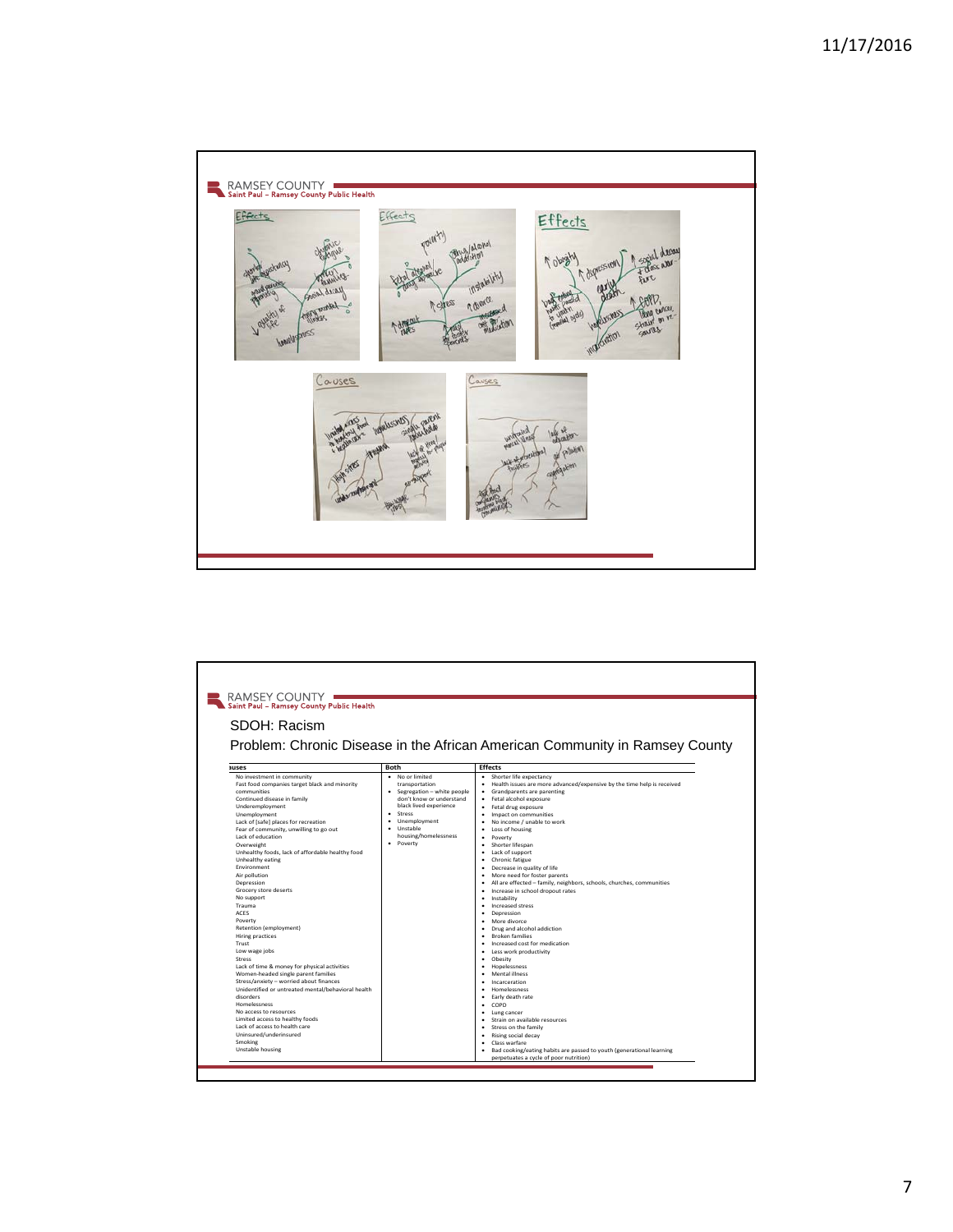

| Coding: Causes                                          |                                                         |                                          |                                                                               |                                                         |                        |  |
|---------------------------------------------------------|---------------------------------------------------------|------------------------------------------|-------------------------------------------------------------------------------|---------------------------------------------------------|------------------------|--|
| Food/Food<br><b>Access</b>                              | Physical<br>Environment/<br><b>Resources</b>            | Policy/Government: Local,<br>City, State | Medical                                                                       | <b>Economic</b>                                         | <b>Personal/Social</b> |  |
| fast food<br>companies target<br>our communities        | lack of safe places for<br>recreation                   | no investment in community               | continued disease in family                                                   | Underemployment                                         | trauma                 |  |
| unhealthy foods,<br>lack of affordable<br>healthy foods | fear of community,<br>unwilling to go out               | homelessness                             | overweight                                                                    | unemployment                                            |                        |  |
| unhealthy eating                                        | air pollution                                           | lack of education                        | depression                                                                    | poverty                                                 | <b>ACES</b>            |  |
| grocery store<br>deserts                                | limited or no<br>transportation                         | no support                               | stress                                                                        | employment<br>retention                                 | stress                 |  |
| limited access to<br>healthy foods                      | lack of time and/or<br>money for physical<br>activities | trust                                    | unidentified or untreated<br>mental illness or behavioral<br>health disorders | hiring practices                                        | homelessness           |  |
|                                                         |                                                         | homelessness                             | lack of access to health care                                                 | low wage jobs                                           | smoking                |  |
|                                                         |                                                         | segregation                              | uninsured / underinsured                                                      | women-headed<br>single parent families unstable housing |                        |  |
|                                                         |                                                         | class warfare                            | smoking                                                                       | stress/anxiety,<br>worried about<br>finances            |                        |  |
|                                                         |                                                         |                                          |                                                                               | no access to<br>resources                               |                        |  |
|                                                         |                                                         |                                          |                                                                               | unstable housing                                        |                        |  |
|                                                         |                                                         |                                          |                                                                               | homelessness                                            |                        |  |